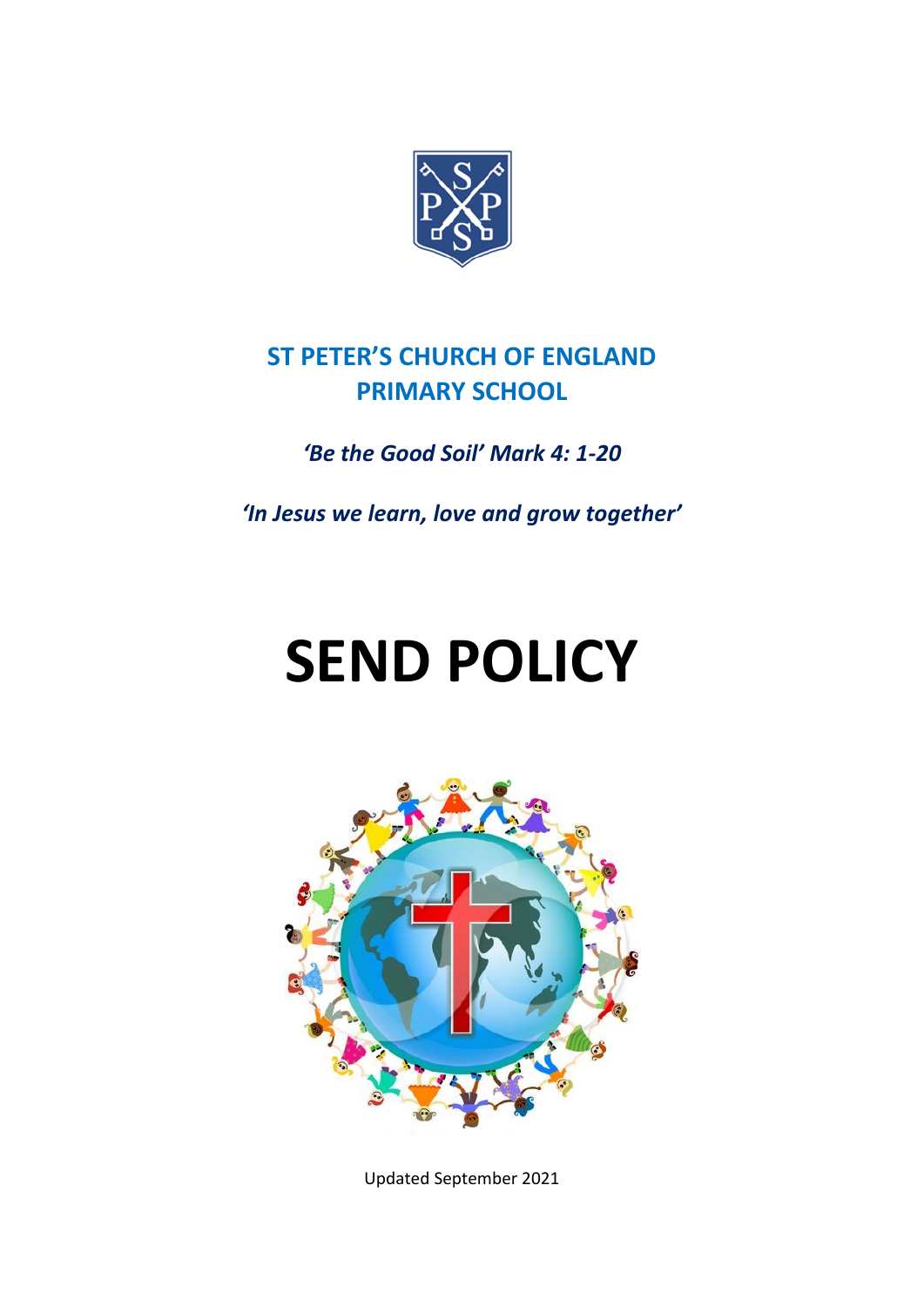### ST PETER'S CHURCH OF ENGLAND PRIMARY SCHOOL

#### SPECIAL EDUCATIONAL NEEDS POLICY

At St Peter's we are guided by God's intentional creation. Just as man is created in love; we show love and mercy to all of mankind. Through being the 'Good Soil' Mark 4: 1-20, we allow all children to learn, love and grow together through Jesus and his teachings. We believe that each child regardless of need, has a right to reach their full potential and fulfil their hopes and aspirations and that every child can make a positive contribution. We will work together with children and their families to ensure the best possible progress for all our pupils. We work to ensure that our children are not only 'included' but 'belong' to our Christian family.

The SENDco here at St Peter's is Mrs L Stubbs.

#### **Overview**

#### **Definition: What is Special Educational Needs?**

*A child has SEND where their learning difficulty or disability calls for special educational provision, namely provision different from or additional to that normally available to pupils of the same age.*

The SEND Code of Practice 2014 outlines four broad areas of need:

- Communication and Interaction
- Cognition and Learning
- Social, Emotional and Mental Health Difficulties
- Sensory and/or Physical Needs.

At St Peter's, staff are aware of the fact that a child's needs may span one or more of these areas. The purpose of identification of needs is to work out what action we need to take as a school and not to fit a child into a category. We acknowledge that a child's needs may change over time.

The overall philosophy of St Peter's Special Educational Needs whole school policy is to enable and to encourage all pupils who differ from their peers academically, physically, socially or emotionally to have access to a well-balanced and a broad-based curriculum and to achieve their full potential with confidence and self-esteem within a caring Christian environment. Children must not be regarded as having a learning difficulty solely because the language or form of language of the home is different from the language in which they will be taught. More detailed information about these needs can be found in the SEN Code of Practice 2014 (6.28) [www.education.gov.uk/schools/pupilsupport/sen](http://www.education.gov.uk/schools/pupilsupport/sen)

The SEND Local Offer is a resource which is designed to support children and young people with special educational needs/or disabilities and their families. It describes the services and provision that are available both to those families in Rochdale that have an Education, Health and Care Plan and those who do not have a plan, but still experience some form of special educational need. The SEND Local Offer includes information about public services across education, health and social care, as well as those provided by the private, voluntary and community sectors. You can access Rochdale's Local Offer at: [www.ourrochdale.org.uk/kb5/rochdale/directory/localoffer.page](http://www.ourrochdale.org.uk/kb5/rochdale/directory/localoffer.page) 

#### **Introduction:**

This policy sets out our approach to support children with special educational needs (SEND) and is formally reviewed every 3 years. Additional detailed information about our current provision for children with SEND is available on our SEND information report, which is updated annually. This is available on our website.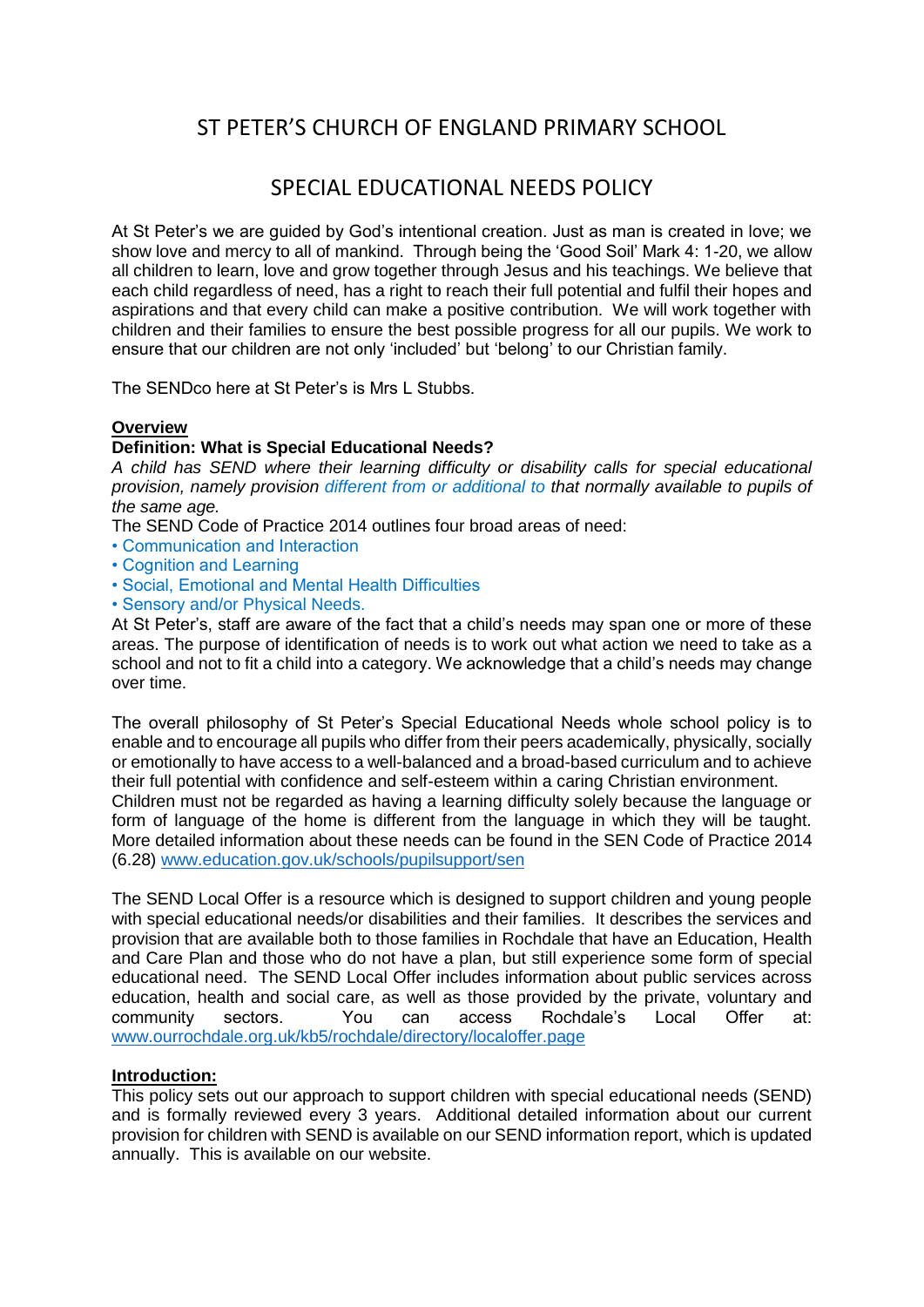#### **School Ethos with regards to Special Educational Needs and Disability (SEND)**



At St Peter's, we aim to educate all of our children to their full potential within a broad and balanced curriculum. All children are a unique part of our school community and are treated equally and fairly. We take full account of the rights of everyone to be treated with respect, tolerance, honesty, justice and security.

We strive to create the best possible learning opportunities for all our children to achieve. We ensure consistency of approach in a positive, caring and encouraging atmosphere within which all our children can thrive, educationally and emotionally.

We support those children who struggle with learning or behaviour and those for who learning comes easily. We challenge all our children to be the best they can.

We are realistic and understand that some children may need extra support to reach these high aspirations.

At St Peter's every teacher is a teacher of every child including those with SEND and as such, each teacher is accountable for the progress and attainment of every child in their class including those who receive specialist support outside of the classroom.

At St Peter's we aim to ensure all children, regardless of need or ability, reach their fullest potential.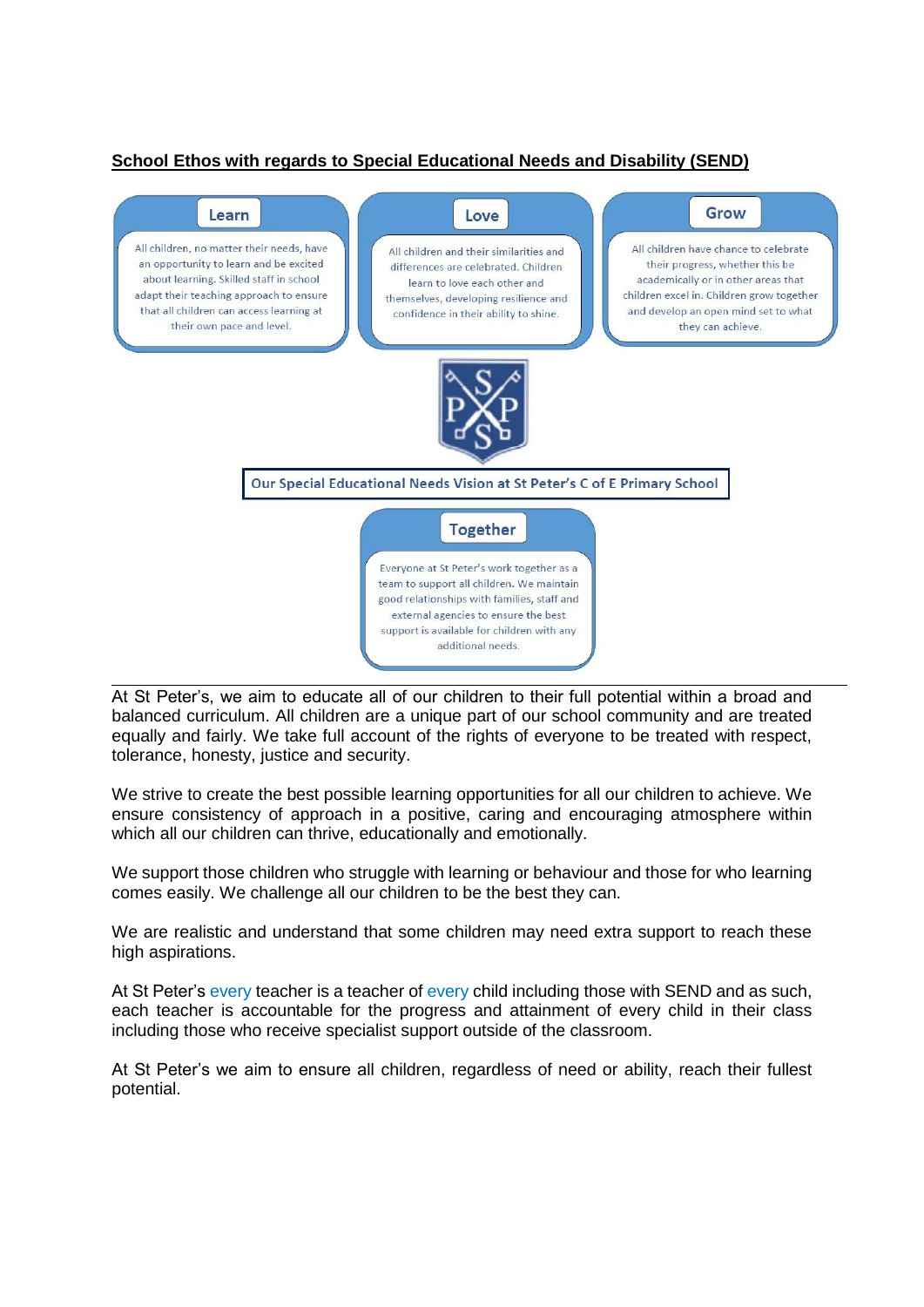#### **Principles of the SEND Policy:**

There are four principles that are essential to developing a Special Needs Policy and providing an inclusive curriculum:

- **1.** Setting suitable learning challenges giving every pupil the opportunity to experience success in learning and to achieve as high a standard as possible.
- **2.** Responding to pupils' diverse learning needs planning approaches to teaching and learning so that all pupils can take part in lessons fully and effectively.
- **3.** Overcoming potential barriers to learning and assessment for individuals and groups of children – ensuring that curriculum planning and assessment highlight the type and extent of difficulty experienced by the pupil, so that support can be given.
- **4.** Having policies and procedures in place to ensure that all children, whatever their needs, are safe in school.

Therefore, at St Peter's we believe that in pursuit of our aims we will:

- Ensure that any child's special educational need is identified early through ongoing assessment. This is most effectively done by gathering information from parents, education, health and care services and early years settings/feeder settings prior to entry into our school.
- Monitor the progress of all pupils in order to aid the identification of pupils with SEN. Continuous monitoring of those pupils with SEN by their teachers will help to ensure that they are able to reach their full potential. Regularly review this progress, taking into account the views of the child, parents and professionals involved.
- Make appropriate provision to overcome the barriers to learning and ensure pupils with SEN have full access to the National Curriculum. This will be co-ordinated by Mrs L Stubbs (SENDCo) and Mr A Whelan (Headteacher) and will be carefully monitored and regularly reviewed in order to ensure that individual targets are being met and all pupils' needs are catered for.
- Work with parents to gain a better understanding of their child, and involve them in all stages of their child's education. This includes supporting them in terms of understanding SEN procedures and practices and providing regular feedback on their child's progress.
- Work with and in support of outside agencies when the pupils' needs cannot be met by the school alone. Some of these services include: Educational Psychology Services, RANS (Rochdale Additional Needs Service), SEN Assessment team, Speech and Language therapy, Healthy Young Minds and Occupational Therapy.
- Create a school environment where pupils can contribute to their own learning. This means encouraging relationships with adults in school where pupils feel safe to voice their opinions of their own needs, and carefully monitoring the progress of all pupils at regular intervals. Pupil participation is encouraged through school by wider opportunities such as: School Council, residential visits, trips, sports teams, music and others.
- Raise staff awareness and expertise of SEND issues through ongoing training. Ensure all staff are regularly trained in Safeguarding procedures and aware of the potential safeguarding issues relating to vulnerable children such as those with limited speech or social difficulties.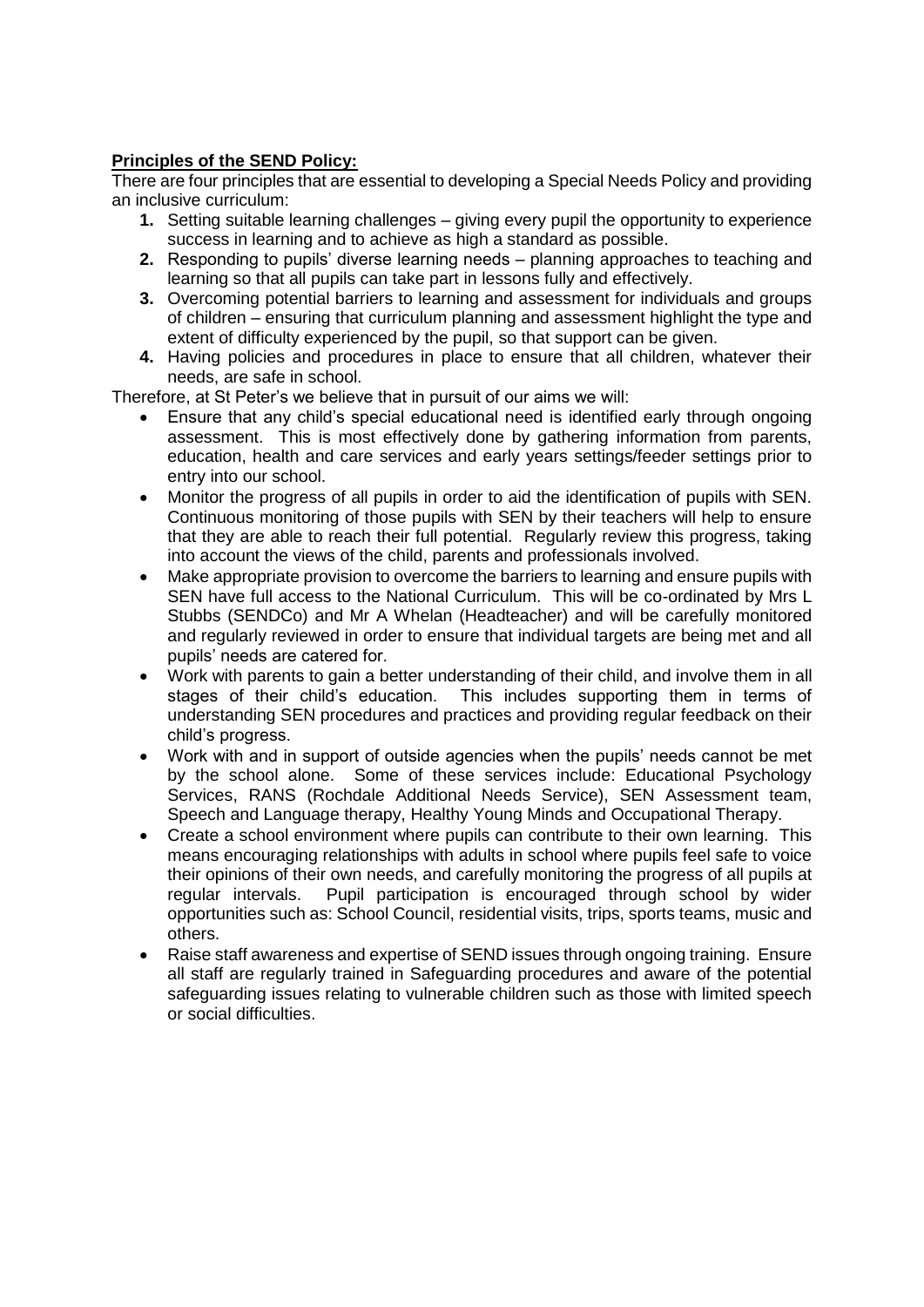#### **Roles and Responsibilities:**

#### **Governing Body:**

In conjunction with the headteacher:

- They will determine the school's general policy with approach to provision for children with special educational needs, establish the staffing and funding arrangements and maintain a general oversight of the school's work.
- Appoint a SEN link governor to take a particular interest in and closely monitor the school's work on behalf of children with special educational needs.

#### **Headteacher:**

- Has responsibility for the day to day management of all aspects of the school's work, including provision for children with special educational needs
- Will keep the governing body fully informed about the provision for children with special educational needs
- Will work closely with Mrs L Stubbs (SENDCo)
- Will ensure that all staff are aware and suitably trained with regards the issues related to the safeguarding of vulnerable children, including those with special educational needs.

#### **SENDCo:**

The SENDCo will:

- Work closely with the headteacher to help determine the strategic development of the SEN policy and provision
- Have responsibility of the day to day operation of the school's SEN policy
- Have responsibility for co-ordinating provision (through the use of a provision map) for pupils with special educational needs
- Have responsibility for liaising with parents and external agents, including the LA's support and educational psychology services, health and social services and voluntary bodies
- Advise and support other practitioners in the setting through practical advice, teaching strategies and information about types of SEND
- Ensure that relevant information about individual children with SEND is regularly collected recorded and updated
- Co-ordinate Annual Reviews for children with EHC plans and termly reviews for children at SEN support
- Raise staff awareness and expertise of SEND issues through INSET and CPD opportunities
- Ensure that there are adequate transition arrangements for children with specific needs between year groups, different schools and settings

#### **Teaching and non-teaching staff:**

The teaching and non-teaching staff will:

- Be fully aware of the school's procedures for identifying, assessing and making provision for pupils with SEND
- Be aware of their responsibility to children with SEND as defined in the Teacher's Conditions of Service
- Take into account the type and extent of difficulty experienced by the pupil when planning the curriculum (e.g. through differentiated activities, resources to support, sensory snacks etc.) and assessment
- Take specific action to provide access to learning, for pupils with SEND, working closely with representatives of other agencies who may be supporting the pupil by: **a)** Providing for pupils who need help with communication, language and literacy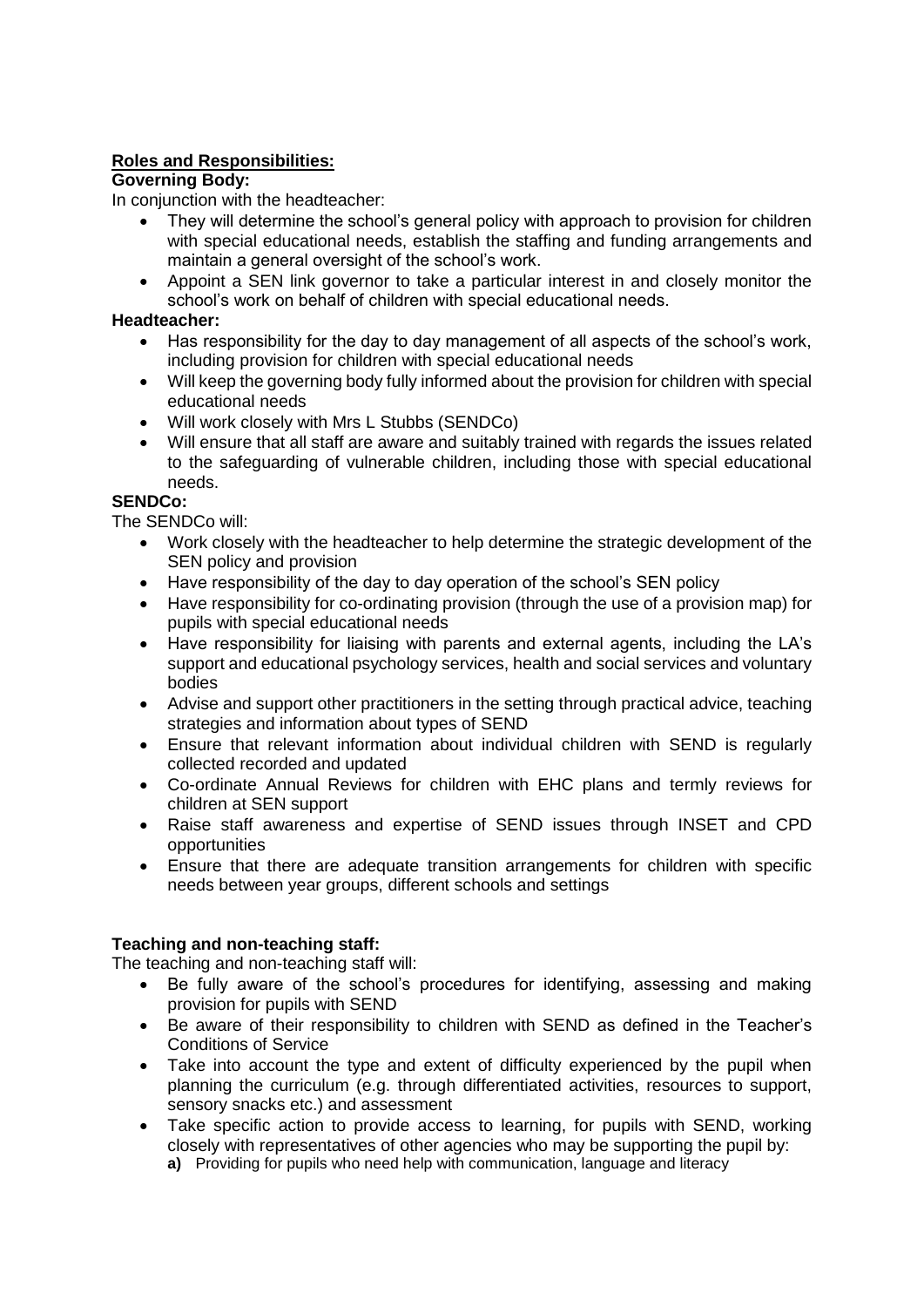- **b)** Planning, where necessary, to develop pupils' understanding through the use of a multisensory approach to learning
- **c)** Planning for pupils' full participation in learning and in physical and practical activities
- **d)** Helping pupils to manage their behaviour, to take part in learning effectively and safely
- **e)** Helping individuals to manage their emotions to take part in learning
- **f)** Providing support for pupils in the form of pupil profiles to help with transition from one class to another
- Be responsible for the day-to-day recording information about any children in their care. Updating CPOMs with information from outside agencies, parents or incidents in school that may have caused concern
- Ensure adequate transition arrangements are made for children with specific needs also considering this support when children move between teaching staff

#### **Objectives:**

- 1. To work within the guidance provided in the SEND Code of Practice, 2014.
- 2. To provide a SENDCO who will work within the SEND Policy.
- 3. To identify and provide for pupils who have special educational needs.

4. To involve parents at all stages of identifying, assessing, developing, monitoring and evaluating provision for their children. Helping them to understand and give appropriate help and support and promoting an effective partnership, obtaining the support of other agencies when necessary.

5. To encourage the child's involvement in the provision for their own learning, listening to children's views and taking account of them.

6. To provide support and advice for all staff working with pupils with special educational needs.

#### **Admission arrangements**

Please refer to the information contained in our school prospectus. The admission arrangements for all pupils are in accordance with national legislation, including the Equality Act 2010. This includes children with any level of SEND, those with EHC plans and those without.

#### **Identifying Special Educational Needs**

At St Peter's, we believe in early identification. Prior to starting Reception, staff carry out setting and **home visits** with all families as part of Rochdale LA **Early Help Strategy**. The questions asked should highlight any possible SEND or other underlying concerns. Parents are asked to provide information about early development and any other services that may be involved with the family. If a SEND is identified by another service or setting a transition meeting will be held gaining as much information as possible to ensure the best possible support is provided on entry to school.

We recognise that children have a special educational need if they:

- Begin St Peter's with an EHC plan
- Are in the process of being assessed with regard to an EHC plan when they begin St Peter's
- Have been identified as having a special educational need in a previous school or early years setting
- Are experiencing learning difficulties significantly greater than the majority of children of the same age
- Are experiencing emotional difficulties that impact on their learning behaviour within the school environment
- Are experiencing social difficulties that impact on their learning or behaviour within the school environment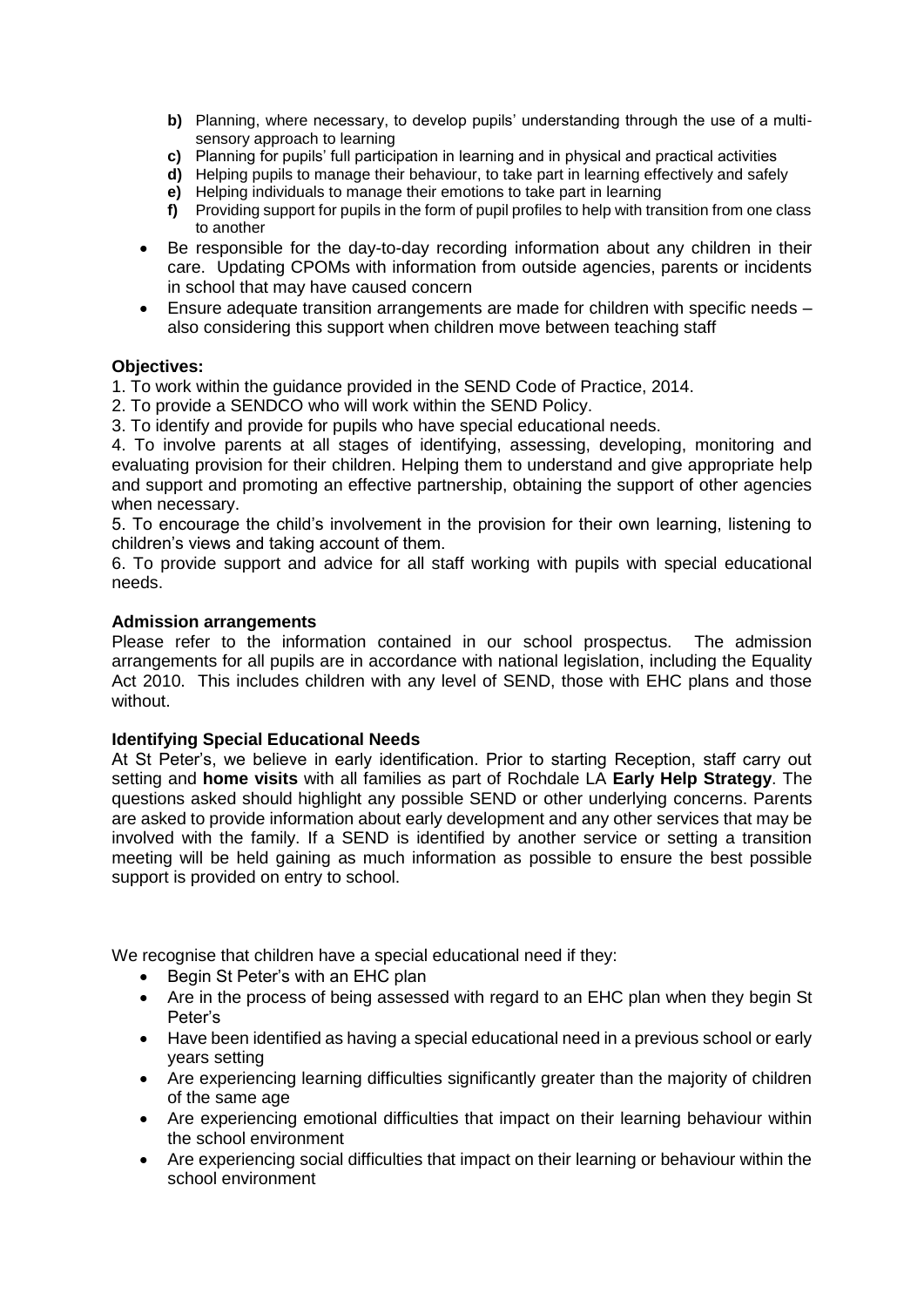- Have a physical disability which either prevents or hinders them from making use of the educational facilities of a kind provided for children of the same age
- Have a serious medical problem which has implications for the learning process

To help identify children who may have special educational needs, St Peter's will measure progress by referring to:

- The child's performance monitored by the teacher as part of ongoing observation and assessment
- The outcomes from a variety of assessment appropriate to the child's needs
- The child's performance against age related descriptors
- Standardised screening or assessment tools

At St Peter's, we will be open and responsive to expressions of concern by parents, and take account of any information that parents provide about their child.

#### **A Graduated Approach to SEND Support.**

High quality teaching, differentiated for individual pupils, is the first step in responding to pupils who have or may have SEND. Additional intervention and support cannot compensate for a lack of good quality teaching.

#### **Special educational needs and disability code of practice 2014**

The first step in responding to pupils who may have SEND is high quality teaching. At St Peter's, every teacher is a teacher of SEND and as such is expected to provide differentiated activities to meet the needs of all pupils in their class. All teachers are responsible and accountable for the progress and development of pupils in their class including those who are supported by teaching assistants, specialist teachers or outside professionals.

Pupil progress meetings are carried out each term and as part of these meetings children whose progress or attainment is causing concern are highlighted. If progress or attainment is a concern, then the first action is selecting appropriate intervention with Senior Leadership Team and/or the SENDCo. Targets should be time limited and specifically related to the area of need.

Interventions should be reviewed at least once per term to ensure pupils are receiving the most appropriate support. If there has been no progress, then teachers must inform the SENDCo outlining what steps have already been taken and what impact has been seen.

#### **Identification**

A pupil may be placed on the SEND register if they have an identified condition or learning difficulty, which impacts on their ability to access a differentiated curriculum or requires support from specialist staff in school or from an external agency. (E.g. ASC, Hearing Impairment, Physical disability)

A pupil may be placed on the SEND register for progress if, despite **high quality teaching**  and **appropriate intervention**:

- Progress is significantly slower than that of their peers starting from the same baseline.
- Progress fails to match or better the child's previous rate of progress.
- Progress fails to close the attainment gap between the child and their peers.
- A lack of progress widens the attainment gap.

If there is a significant lack of progress or an increase in concerns advice may be sought from external professionals. These may include:

• Healthy Young Minds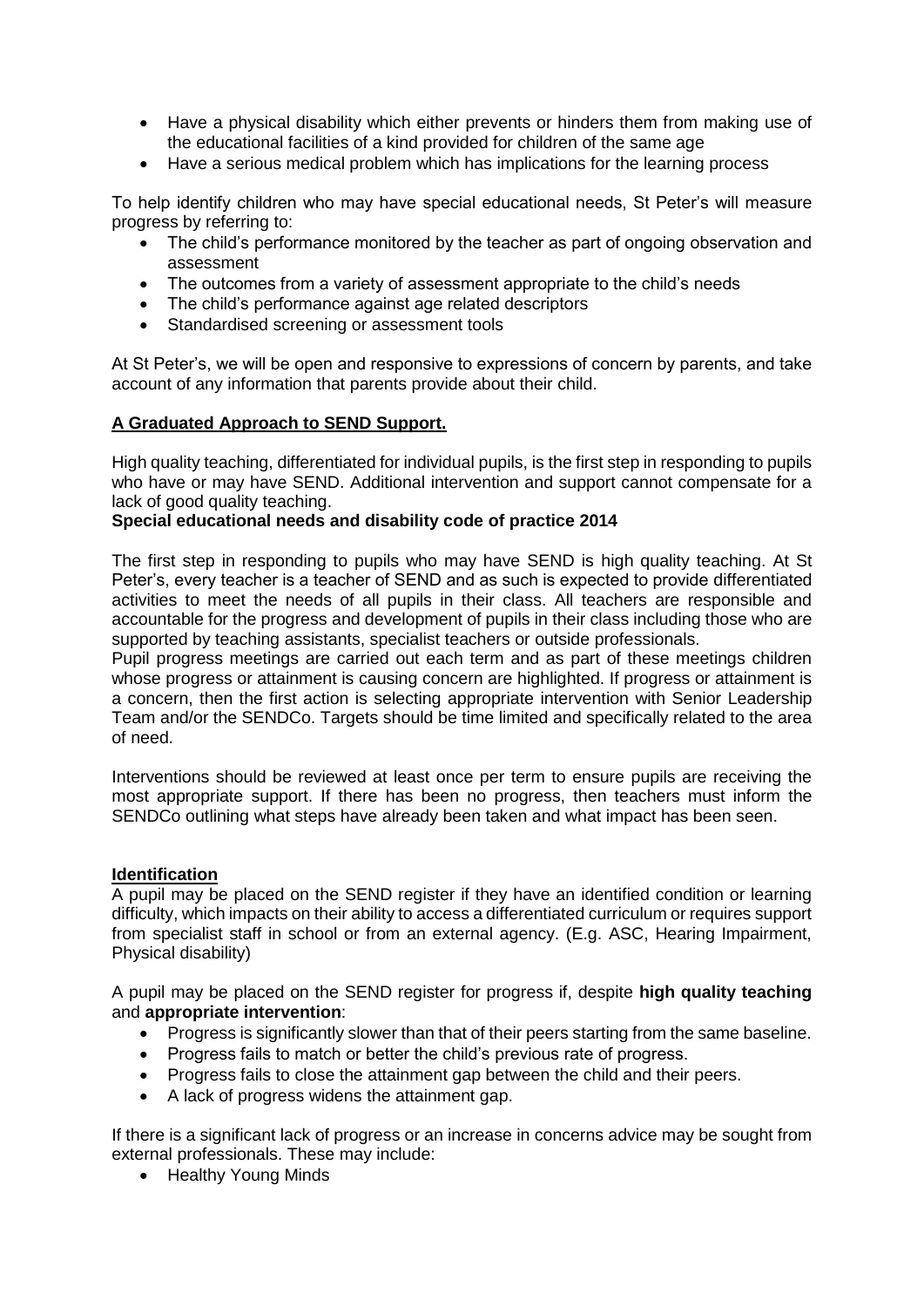- Educational Psychology Service
- Rochdale Additional Needs Service
- Speech and Language
- Child Development Team

Where it is determined that a pupil does have SEND (in partnership with parents / carers) the pupil will be added to the **SEND register** by the SENDCo. The code **K** will be used on SIMs to identify that SEND support is being provided, a Primary Need will be selected taking into account the 4 broad areas of need. The aim of formally identifying a pupil with SEND is to help school ensure that effective provision is put in place and so remove barriers to learning. The support provided consists of a four – part process:

- Assess
- Plan
- $\bullet$  Do
- Review

This is an on-going cycle to enable the provision to be refined and revised as the understanding of the needs of the pupil grows.

#### **Assess**

Class teachers will use teacher assessment and/or formal assessments to identify the attainment of the child comparing results to national averages and expected rates of progress. Parent's concerns and where appropriate the views of the child will be sought and noted. The assessments and recommendations of external professionals will also be taken into account. **Plan** 

Planning will involve consultation between the teachers, SENDCo, other professionals and where appropriate, parents/pupils to agree short term clear and concise targets linked to pupil progress. These targets will be recorded on Individual Education Plans (IEPs). The targets should be time limited and a review date should be set.

All those working with the pupil, including support staff will be informed of their individual needs, the support that is being provided, any particular teaching strategies/approaches that are being employed and the outcomes that are being sought through.

#### **Do**

The class teacher remains responsible for working with the child on a day-to-day basis. They will retain responsibility even where the interventions may involve group or one-to-one teaching away from the main class teacher. They will work closely with teaching assistants and to plan and assess the impact of support and interventions and links with classroom teaching.

#### **Review**

Reviews of a child's progress will be made regularly. The review process will evaluate the impact and quality of the support and interventions. It will also take account of the views of the pupil and where necessary their parents. Targets should be evaluated and new targets set. Reviews may also take place during pupil progress meetings to determine future interventions and support. If an intervention strategy is deemed to be not working i.e. the child is not making progress, then alternative provision should be considered.

If it is decided that school-based provisions are not meeting the needs of the individual child then an **Education, Health and Care Plan (EHCP)** may be requested from the Local Authority.

#### **Managing the SEND List.**

All children identified as requiring SEND Support will be tracked by the SENDCo using teacher assessments and Data input.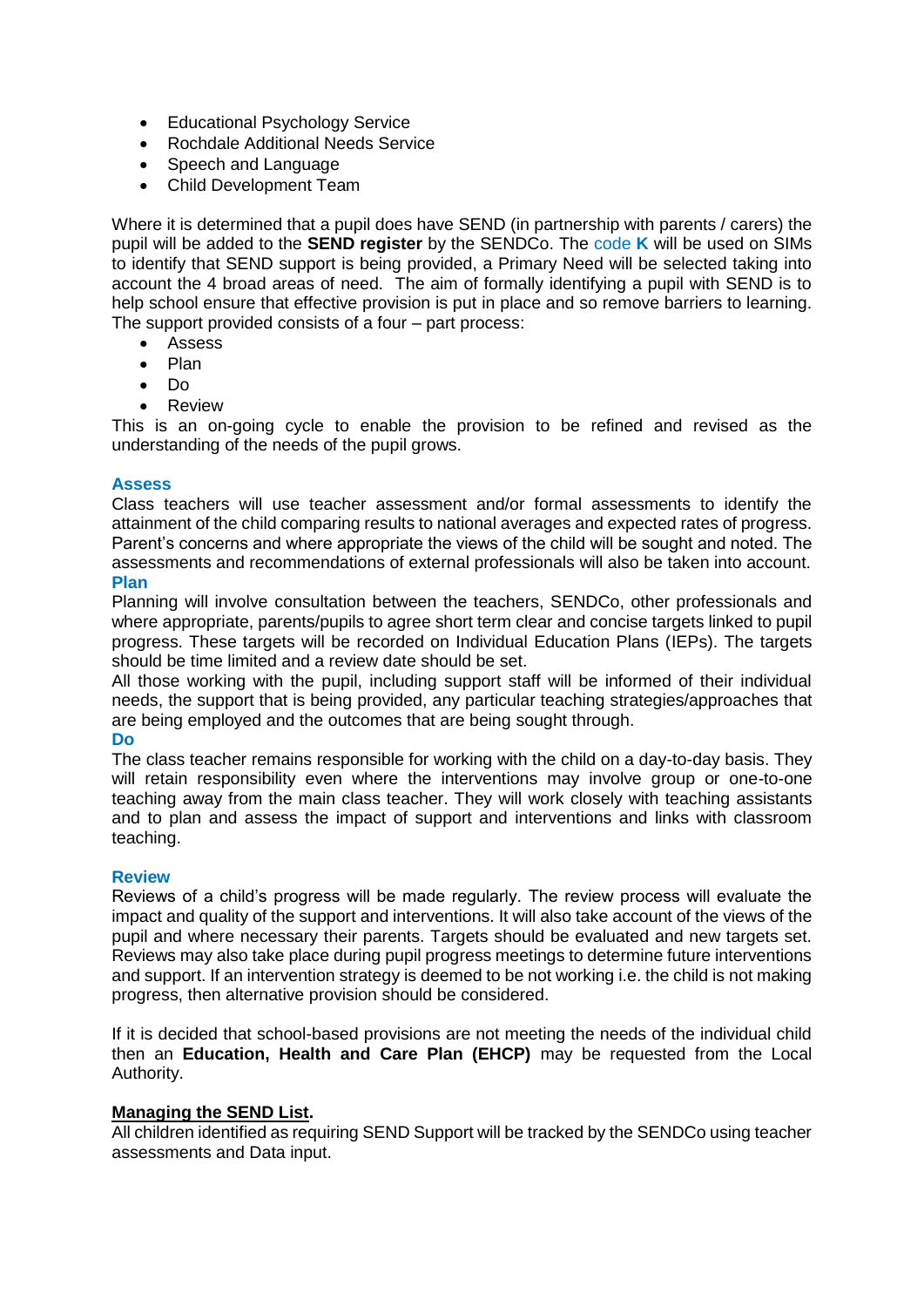All records relating to the individual child will be kept by the SENDCo with the current class teacher/ assessment lead holding records that are currently relevant in the class **Pupil Progress File**.

Each child on the SEND register will receive appropriate intervention and will be tracked through progress made towards their IEP targets. The class teacher will retain accountability for the progress of all pupils.

There are three levels of support for pupils with SEND:

Wave One: Whole class differentiation through Quality First Teaching. (Access to multisensory equipment to support learning)

Wave Two: Small group targeted support with teacher or teaching assistant.

Wave Three: 1:1 targeted support from teacher or teaching assistant.

#### **Criteria for Exiting the SEND Register.**

If it is felt that pupils are making progress that brings their attainment in line with school expectations, then they may be taken off the SEND register (following discussion with all stakeholders). All records will be retained by the SENDCo and passed on to the next setting at points of transition e.g. primary / high school. The pupil will continue to be monitored through Pupil Progress meetings. If further support is required, then they may be placed back on the SEND register.

The exception to this will be pupils with identified conditions such as Autistic Spectrum Condition or ADHD who may need intermittent intervention to address social, emotional or behavioural needs on an 'as needed' basis.

#### **Supporting Pupils and Families.**

As a school, we positively encourage and welcome the involvement of parents in our work for all our pupils and recognise the vital role that parents play in supporting their child's education. We support and gain the support of the families of children with SEND so that this partnership can benefit children.

Where appropriate, pupil voice will be sought to build pupil profiles. We encourage learners to develop confidence and recognise value in their own contributions to their learning, giving them a high self-esteem.

#### **Supporting Pupils at School with Medical Conditions.**

At St Peter's, we recognise that pupils at school with medical conditions should be properly supported so that they can have full access to education. Some children with medical conditions may also be disabled. Where this is the case, the school will comply with its duties under the Equality Act 2010. Some may also have SEND and may have an Education and Health Care Plan that brings together health and social care needs as well as their special educational provision and the SEND Code of Practice 2014 is followed.

All health care registers and plans are held by the school office and shared with the appropriate staff.

St Peter's welcomes applications for admission from the parents of children with mobility issues.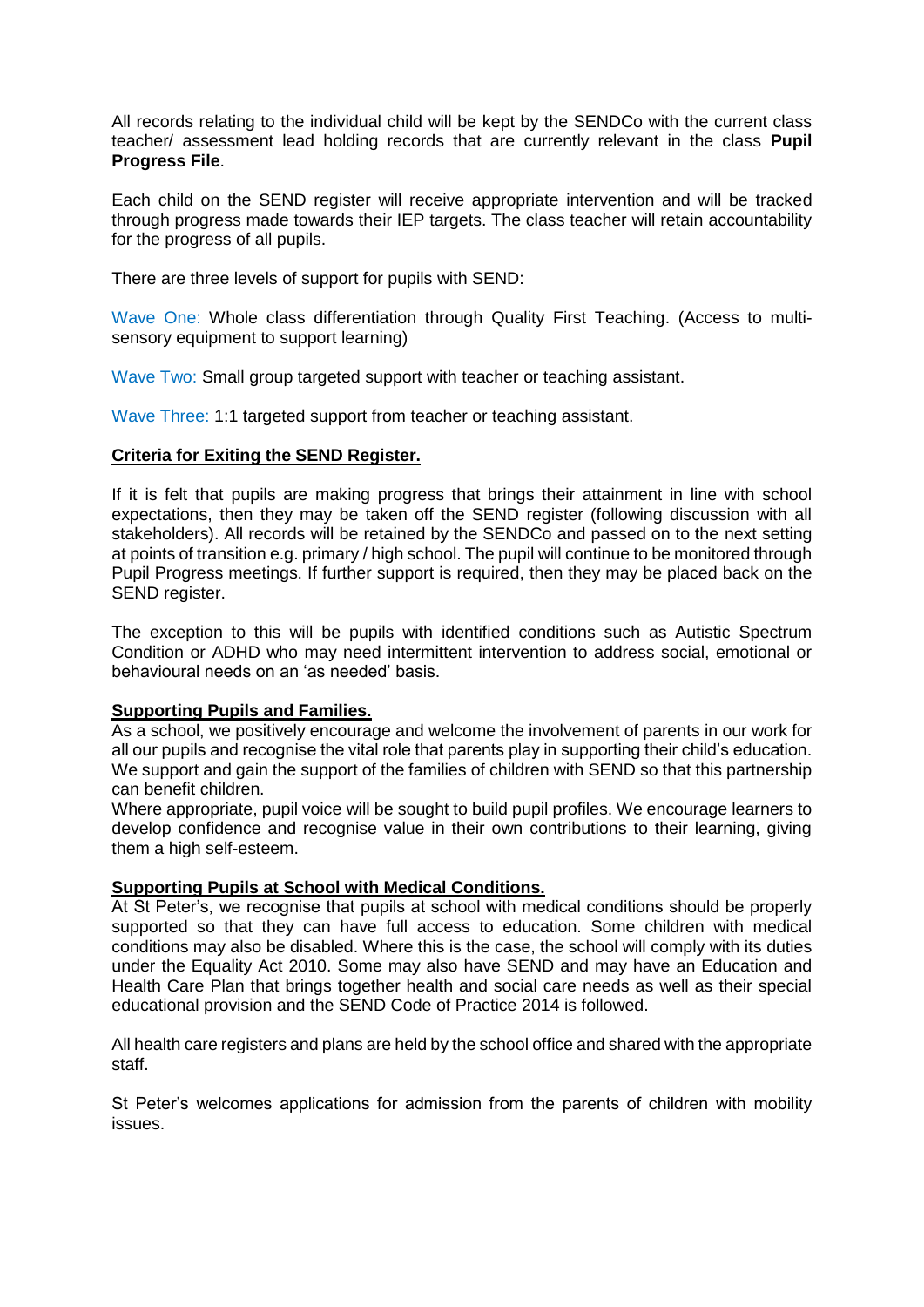#### **Training and Resources.**

All staff are encouraged to undertake appropriate training to meet the needs of the pupils in their class. This is provided either in house or through organised training providers such as Real Trust. Relevant SEND training is provided to the whole school every term by either the SENDCo or outside agencies. The SENDCo attends all Local Authority and RUSC network meetings in order to keep up to date with local and national updates in the field of SEND.

#### **Storing and Managing Information.**

The SENDCO is responsible for maintaining all pupil files relating to SEND. These files are passed on to the child's next setting when he or she leaves. Electronic copies of files are kept on the school X:Drive under SEND and can be accessed by SLT – relevant information is shared with staff as appropriate. Confidential records are stored on CPOMS accessed only by designated members of senior staff.

#### **Complaints**

If there are any disagreements with parents about SEN support for their child, we will work with them to try to resolve these. In the first instance, parents should ask to speak to the class teacher about their concerns or contact the SENDCo. Further information about how to make a complaint is held within the school's complaints procedure. Details about this are available from the school office or on the school website.

#### **Review**

The SENDCo will monitor and evaluate this policy formally every 3 years or more regularly if required. Note it will be updated, as new legislation needs to be incorporated. The Local Offer and SEND Information Report will be reviewed annually by the SENDCo.

#### **Data Protection**

We are required to make data on the levels and types of SEN within the school available to the Local Authority. This data is collected through the School Census, is also required to produce the national SEN information report.

EHC plans will be kept securely so that unauthorised persons do not have access to it. EHC plans will not be disclosed without the consent of the child's parents or the child, except for specified purposes or in the interest of the child.

See our Data Protection Policy for more information.

#### **Record of Monitoring and Review of this Policy:**

This policy was developed by: S. Molloy This policy was written in November 2018 This policy was reviewed last in: January 2021

This policy will be formally reviewed with all stakeholders at least every three years.